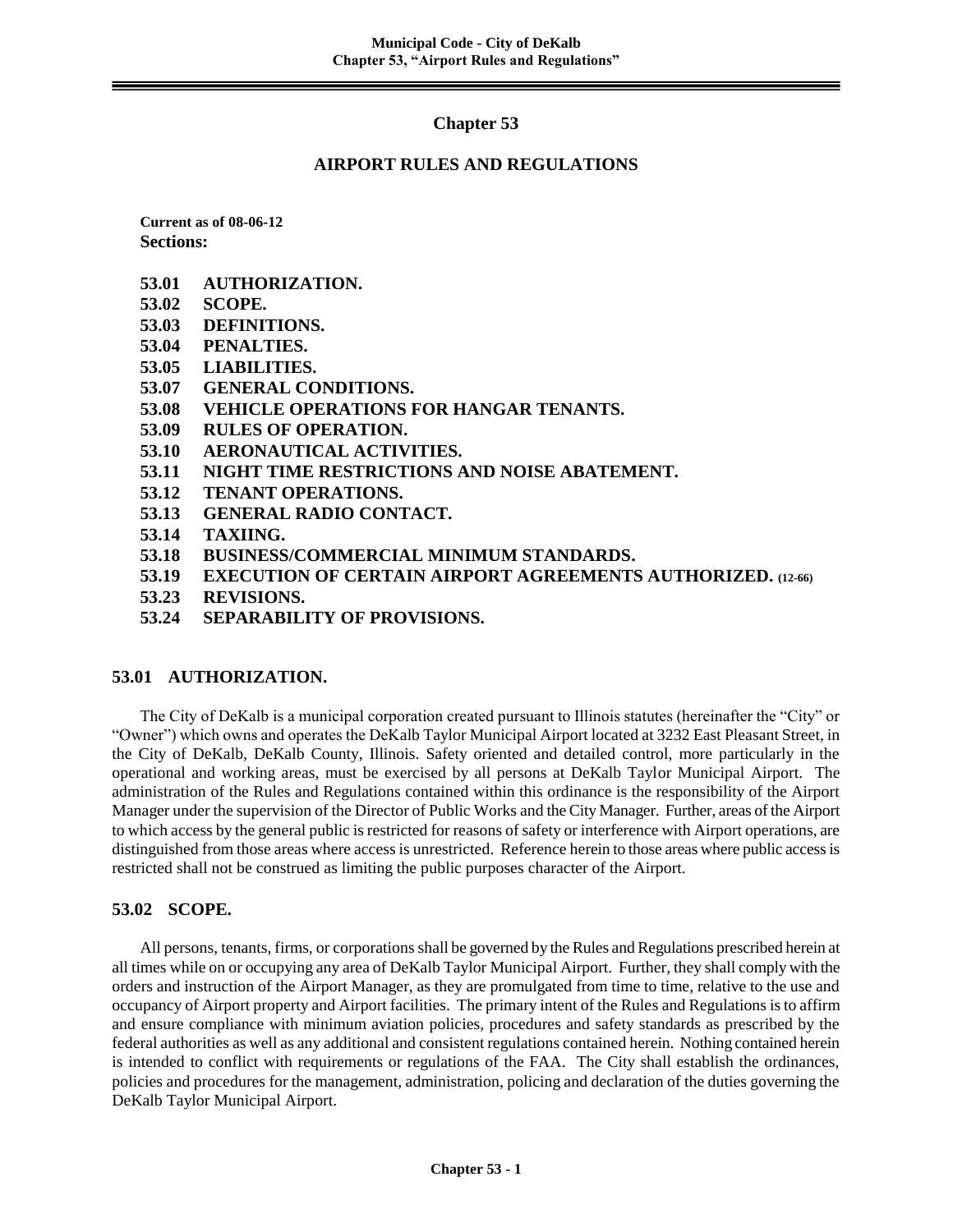# **53.03 DEFINITIONS.**

a) **Aircraft**. A device that is used or intended to be used for flight in the air.

b) **Airport.** All property, improvements and developments owned and/or operated by the City of DeKalb ("Owner") including but not limited to its buildings, facilities, farmland, and land used for the landing and takeoff of aircraft. Further, that the term shall also mean the DeKalb Taylor Municipal Airport.

c) **Airport Emergency.** A problem, condition or hazard involving an aircraft, structure, or other ground incident that could endanger lives or property. An Airport Emergency can be declared by any federal, state or local government official, Airport Manager, or other responsible employee or agent of the City, responsible for the protection of public property or the safe operation of airport activities on the Airport.

d) **Aircraft Maintenance.** Shall mean the inspections, overhaul, repair, preservation, and the replacement of parts, but excludes preventive maintenance. Persons authorized to perform aircraft maintenance; preventive maintenance, rebuilding and alterations shall comply with Federal Aviation Regulations, Part 43, Section 43.3.

e) **Airport Manager.** The individual designated by the "City" responsible for managing and supervising the day-to-day administration, operations and maintenance of the DeKalb Taylor Municipal Airport.

f) **Airport Rules and Regulations.** Shall mean the provisions of this ordinance, which are detailed provisions established for the safe, orderly and efficient operation of the Airport.

g) **Business.** Shall mean private and commercial activities or operations executed upon Airport property involving the private or commercial supplying of services or distribution of commodities wherein a purchase or sales transaction occurs including but not limited to compensation of monies for financial gain or exchange of goods or services for work performed, provided however, that deliveries of goods or services shall not be deemed as such activity.

h) **City.** The City of DeKalb, A Municipal Corporation in the State of Illinois and those employees or individuals acting as agents or representatives of the City. Further, the term "City" is synonymous with the term "Owner."

i) **Commercial Business Tenant.** Person(s) engaged in an aviation or non-aviation business activity upon the Airport who possesses a current contract, lease or other written binding agreement with the City.

j) **Courtesy Vehicle.** A motor vehicle provided by the City operated free of charge and used to transport people, baggage or other goods from one location to another on the Airport or to/from locations off the airport when approved by the Airport Manager or a designee.

k) **Emergency Vehicle.** Federal, state, county or local government vehicles that are painted, marked, unmarked, lighted, or escorted and used by police, security officers, fire department, ambulance or Airport officials in response to an emergency situation.

l) **Fixed Base Operator.** A business conducted at or upon the Airport by a person, firm or corporation having the right or obligation through an existing agreement with the City to furnish aviation related goods or services and comply with applicable provisions as defined in Sections 53. 19 and 53.20, of the City of DeKalb Municipal Code.

m) **Hangar.** Structure or building for purposes of storing aircraft.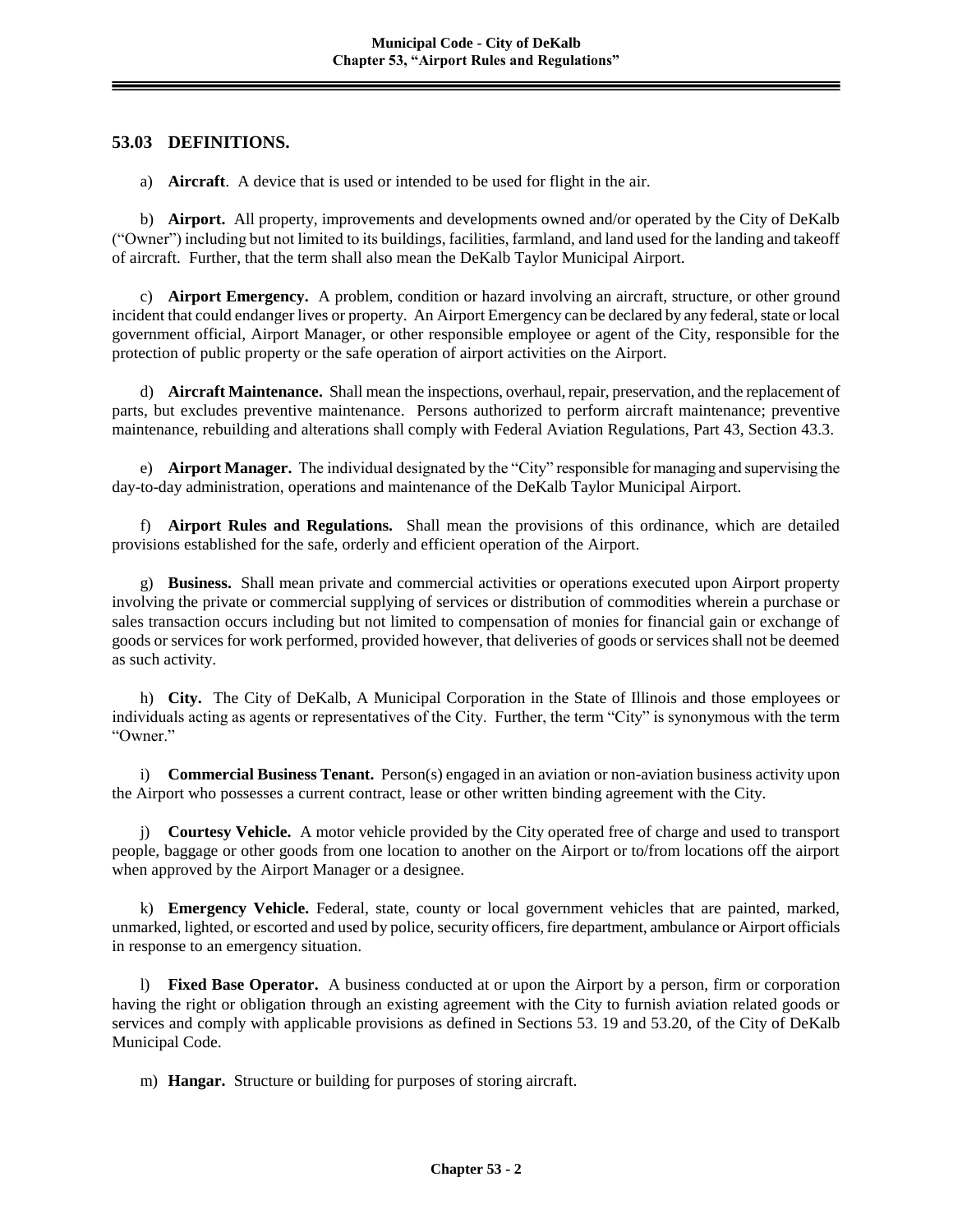n) **Limited Fixed Base Operator.** A business conducted at or upon the Airport by a person, firm or corporation having the right or obligation through an existing agreement with the City to conduct one or more of the services as defined in Section 53.20, a), 2, of the City of DeKalb Municipal Code.

o) **Motor Vehicle.** Motor vehicles shall mean and include automobiles, trucks, buses, motorcycles, tractors, or other mechanized equipment that is self-propelled other than aircraft.

p) **Motor Vehicle Parking Areas.** Shall mean those areas designated by the Airport Manager for the parking of motor vehicles for passengers, other customers, visitors, employees and ground transportation staging areas. Motor vehicle parking areas are designated as follows:

FBO Parking Lot (East End): In designated stalls.

West Ramp: Parking restricted to grass areas where not interfering with aircraft hangar doors or aircraft maneuvering clearances.

Pilots may park their personal motor vehicles in their assigned hangar while their aircraft is engaged in aviation related operations.

q) **Operational Area or Airport Operational Area (AOA).** The area of the Airport, including taxiways, runways, aircraft surface maneuvering areas (ramps/aprons) designated by the Airport Manager for use to conduct aeronautical activity, further including the landing, takeoff or run-up areas adjacent to runways and taxiways.

r) **Observation Area.** The area or areas of the Airport designated and made available by the Airport Manager to the public for purposes of observing aviation activities.

s) **Operator.** With respect to aircraft, any person who uses, causes to use or authorizes the use of aircraft, for the purpose (except as provided in FAR's Section 91.13) of air navigation including the piloting of aircraft, with or without the right of legal control (as owner, lessee or otherwise).

t) **Person.** An individual, firm, partnership, corporation, limited liability corporation, limited liability partnership, company or association; including any trustee, receiver or similar representative thereof.

u) **Permission.** Verbal or written authorization granted by the Airport Manager or a designee.

v) **Public Use Facilities.** Public runways for the purpose of landing and taking-off of aircraft; taxiways for the purpose of ground movement for aircraft; ramp areas for the purpose of temporarily parking aircraft to allow for loading and unloading of passengers, baggage, freight, cargo or other payload; fuel service to aircraft including mobile equipment used in conjunction thereof; and, for purposes of performing operations incidental to the immediate arrival or departure of aircraft. And shall include any other area provided by the City for public use by aircraft operators at the airport.

w) **Restricted Area.** Those areas established by the Airport Manager for safety and security reasons.

x) **Tenant**. A person having a written hangar lease, hangar rental agreement or other aircraft storage agreement with the City, which grants that entity certain rights and privileges on the Airport property.

### **53.04 PENALTIES.**

The Director of Public Works, the Airport Manager or a designee of the City is hereby empowered by the City to enforce these Rules and Regulations by a means including but not limited to utilizing State, County or local law enforcement agencies for assistance. A violation of any provision of Chapter 53 may result in a fine of no less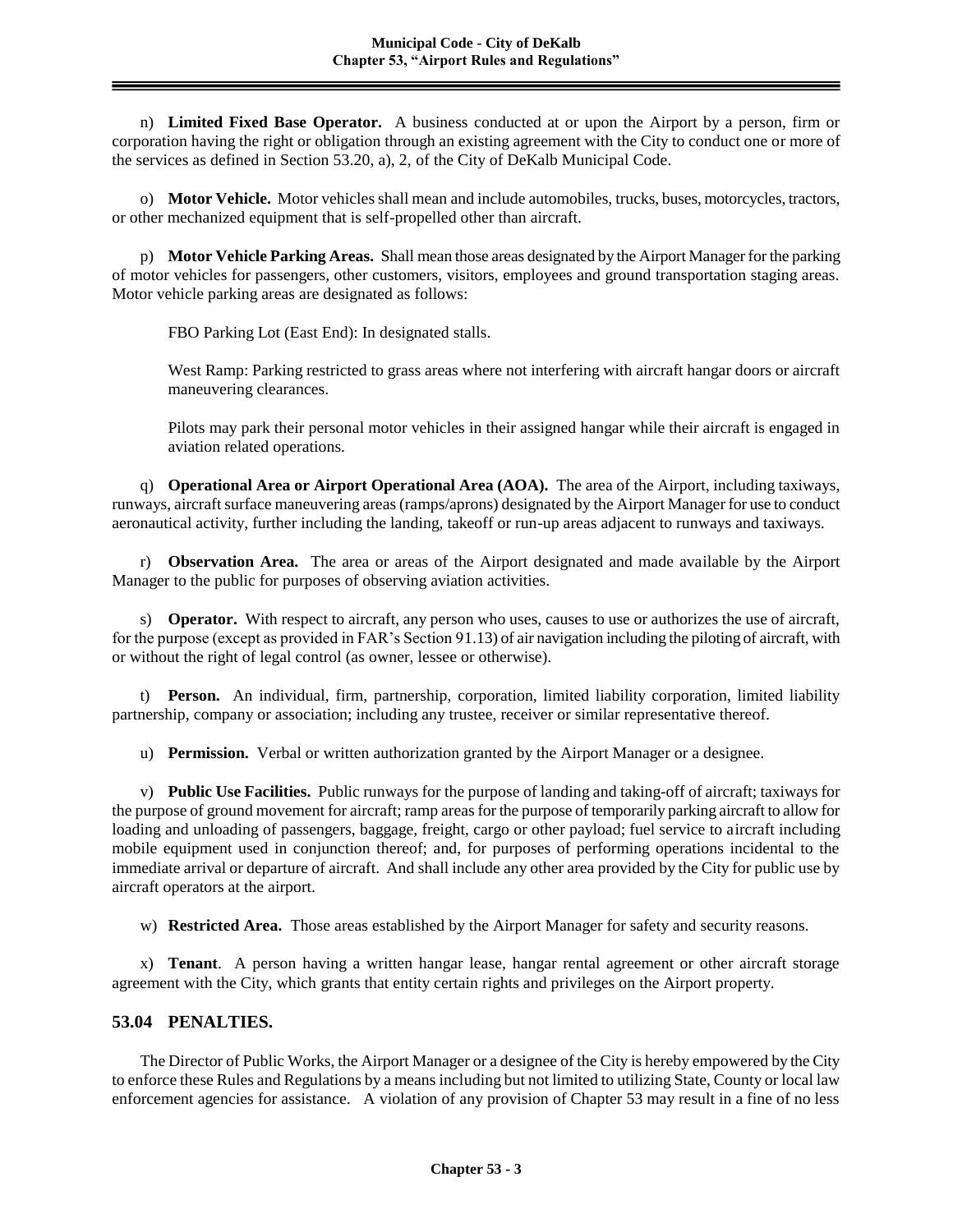than Sixty Dollars (\$60.00) and no more than Five Hundred Dollars (\$500.00) for a violation of this ordinance. In addition, the Director of Public Works, Airport Manager or a designee, may evict or deny a person(s) further use of the Airport or part thereof, who knowingly or willfully violates a Rule or Regulation in effect by the Federal Aviation Administration, Division of Aeronautics of the State of Illinois, Illinois Department of Transportation, the City of DeKalb, or verbal or written orders or instructions issued by the City or Airport Manager.

### **53.05 LIABILITIES**.

The DeKalb Taylor Municipal Airport and its agents assume no liability for injury to persons while on the Airport property or while using its facilities. Nor does it assume liability for loss or damage to persons or property by reason of fire, theft, vandalism, collision damage, wind, flood, or other natural disaster or unsafe acts by others. Intentional or negligent acts or omission thereof by a person or persons while on Airport property shall be the sole responsibility of said person(s) for costs incurred resulting from and against claims, injury, damages, losses or expenses, including attorney fees.

## **53.07 GENERAL CONDITIONS.**

a) General conditions for compliance include but are not limited to the following:

1. Accidents. Accidents resulting in personal injury requiring professional medical treatment or damage to public or private property shall be reported in person or via telephone immediately upon awareness of such an occurrence, to the Airport Manager or City of DeKalb Police Department.

2. Advertising. Advertising upon Airport property requires a written request at least three (3) days in advance to the Airport Manager or a designee. Written authorization by the Airport Manager is required in permitting such activity inclusive of payment of associated fees as may be required.

3. Animals. Animals required for assistance to aid persons with physical impairments or security enforcement officers are permitted on the airport. All other animals, domestic or exotic, are prohibited from the airport terminal building or other restricted areas except when such animals are containerized for air shipment. Domestic animals are permitted in other public areas of the Airport when restrained by leash and kept under complete control.

4. Courtesy Car. The Courtesy Car is provided primarily for use by pilots, during temporary stays at the Airport. The Airport Manager or a designee may waive this requirement on a case by case basis. The following policy/procedure to authorize use of the Courtesy Car is hereby established:

(a) For purposes of this Section, user shall mean the individual authorized to use the Courtesy Car and whose name shall appear in the logbook.

(b) User shall provide current drivers license and proof of automobile insurance.

(c) User shall provide their name, "N" number of aircraft, date, driver's license number and destination in the courtesy car log.

(d) Use of the courtesy car is limited to 90 minutes unless otherwise approved by the Airport Manager or a designee.

(e) Operation of the Courtesy Car is restricted solely to the authorized user as assigned in the logbook.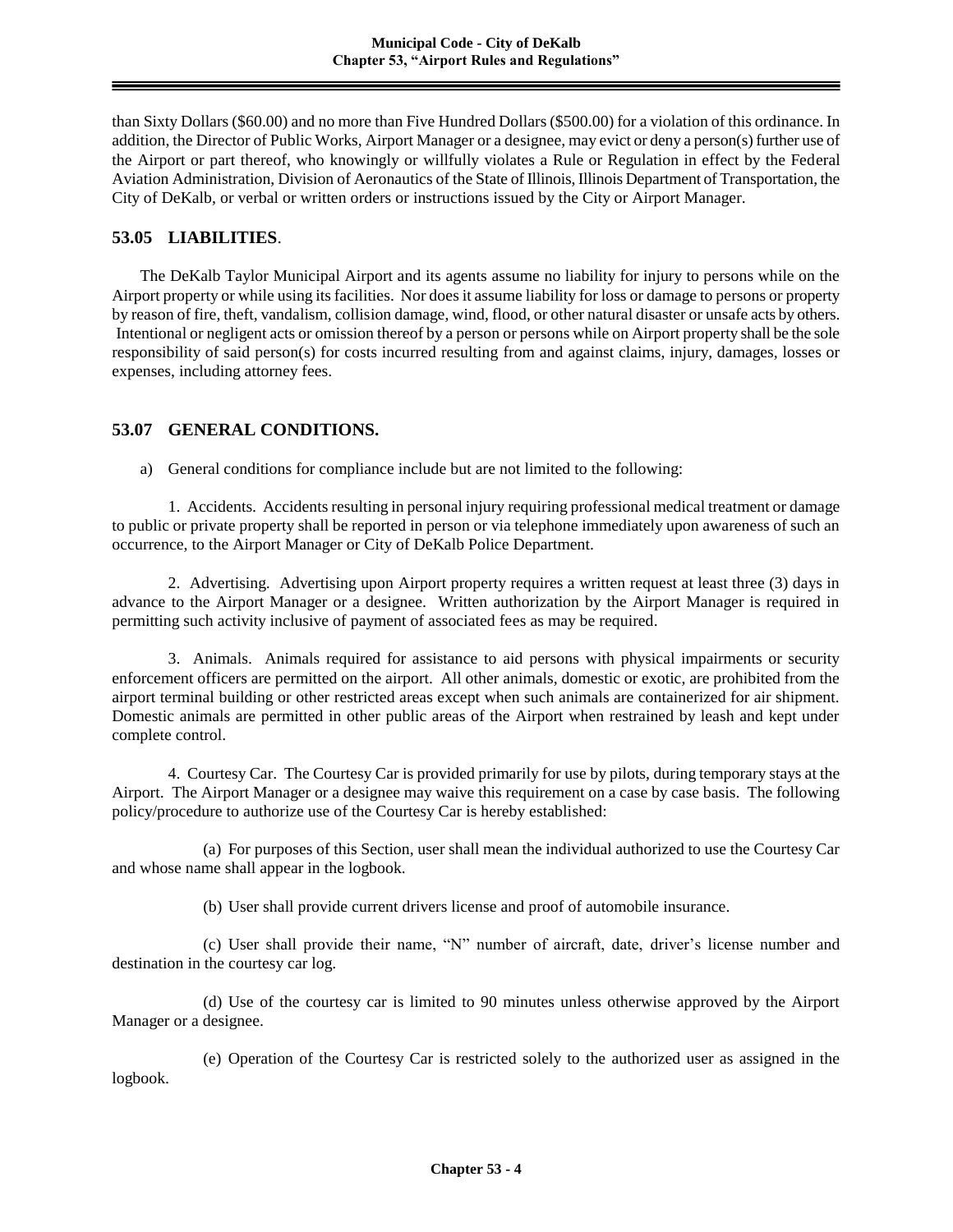(f) Users of the courtesy car agree to hold harmless and indemnify the City, its officers, employers and agents against claims for loss, damage, or injury sustained by said User, or by an agent, guest or person whomsoever of the User for loss, damage, or injury resulting from the negligence or fault of said User. User shall report any damage or defective conditions of the Courtesy Car, which are noted or observed as soon as practical.

(g) User shall be responsible for returning the Courtesy Car and the vehicle key to the Airport office.

(h)User shall comply with State of Illinois and Local motor vehicle codes.

5. Demonstrations/Picketing. No person or persons shall picket, conduct demonstrations or distribute material in or upon property at the Airport without first submitting a written request at least three (3) days in advance to the Airport Manager and payment of associated fees as may be required. If approved, the Owner will designate the location on the Airport where such activities may take place. It shall be unlawful to prevent the delivery or hinder the delivery of supplies or materials, prevent the free, unharassed entry or exit of workers to their place of work, disrupt or harass the general public in the normal use of the Airport, create a safety hazard, or engage in activity which is otherwise unlawful. No such activity shall be permitted if in violation of the Federal Aviation Regulations or the conditions of grants or agreements by the Federal Aviation Administration or Illinois Division of Aeronautics with the Airport.

6. Lost or Mislaid Property. Such property shall be forwarded to the Airport Manager's office and if not claimed within thirty (30) days, becomes the property of the City to be sold, used or disposed of at the discretion of the City.

7. Restricted Areas. Except for passengers enplaning or de-planing an aircraft, the general public is prohibited from the Airport Operations Area unless escorted by an authorized airport employee. The general public is prohibited from all other areas of the Airport posted as being restricted unless otherwise approved by the Airport Manager or a designee. When aircraft requiring security are located upon the Airport, the only authorized persons allowed within the designated restricted area are airport personnel, security personnel, refueling crews, aircraft crew and screened passengers. General aviation gates on either end of the terminal building must be used to proceed to aircraft. Upon departure from the Restricted Area of aircraft requiring security procedures, the Restricted Area will be lifted by the Airport Manager or a designee.

8. Signage. The placement of signage shall comply with the pertinent ordinances as prescribed in the City of DeKalb Municipal Code. No sign or notice shall be displayed on the Airport unless authorized by the Airport Manager or otherwise approved as part of a lease or contractual agreement.

9. Smoking. Smoking is prohibited within or upon the Airport Operations Area, on the Airport apron, in hangars, workshops, service area(s), gasoline storage area, within 100 feet of aircraft, and in buildings, places or rooms on the Airport where smoking is specifically prohibited.

10. Soliciting. Soliciting funds, services or other business activity requires the authorization of the Airport Manager and strict adherence to the application requirements as prescribed in Chapter 33 of the City of DeKalb Municipal Code.

11. Storage of Flammable Material.

(a) No person shall keep or store flammable liquids, gases, signal flares or other flammable or explosive materials in hangars or in buildings on the Airport; provided that such materials may be kept in aircraft when stored in an approved receptacle installed in the aircraft for such purposes, or in lockers, cabinets, rooms, areas or other containment devices approved for such storage by the City in accordance with the locally-adopted Fire Prevention Code.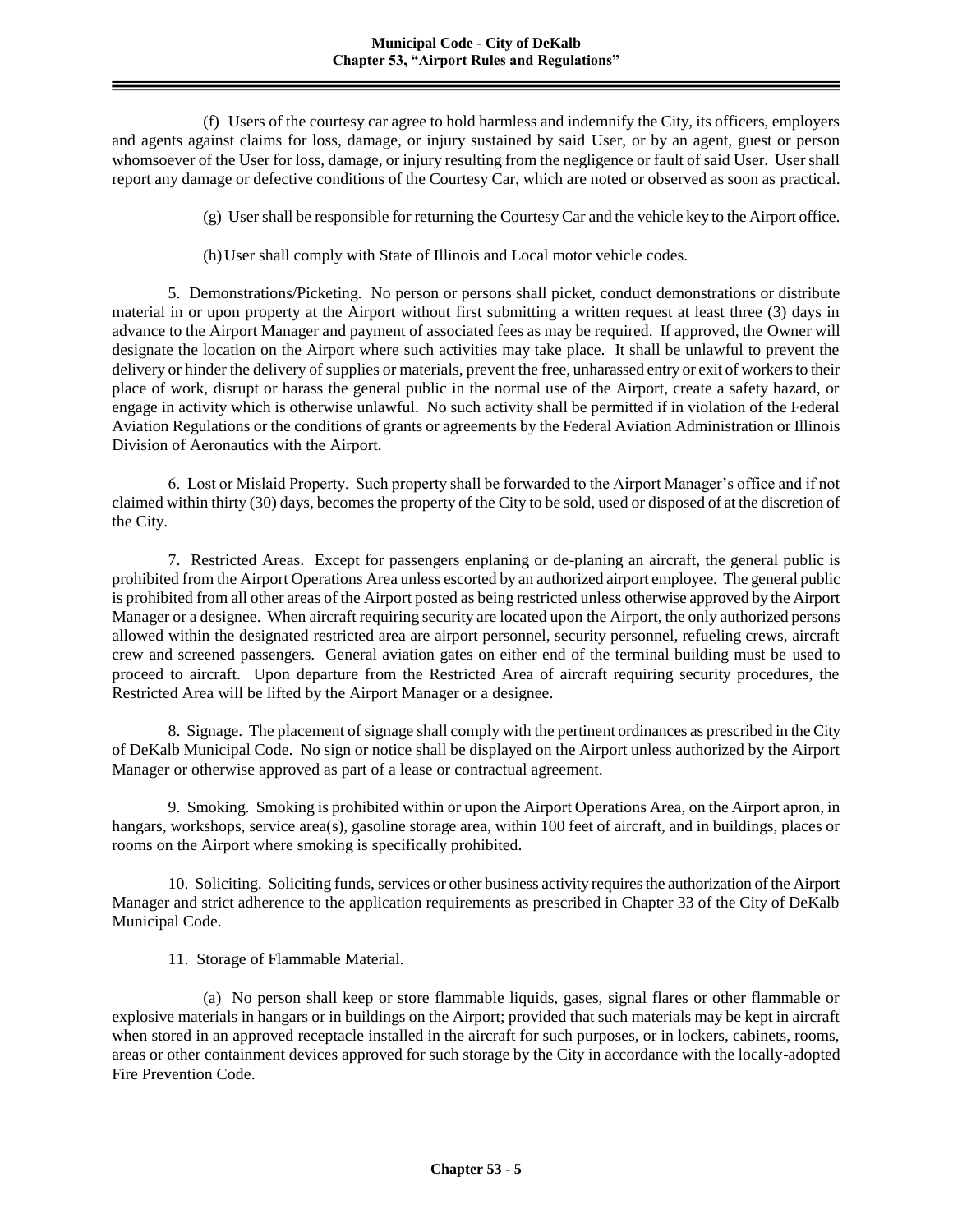(b) No person shall keep or store lubricating or waste oils in or about the hangar or other buildings on the Airport, except in rooms, containment devices, or other approved holding tanks specifically designated for such storage approved by the City and in compliance with the locally-adopted Fire Prevention Code.

(c) Lessee shall provide suitable metal containers with self-closing, airtight covers for the storage of oily rags, waste and other rubbish. Combustible materials or other rubbish shall be removed and properly disposed of by the lessee. Lessee may contract with an approved agency or persons for removal of said materials.

(d) No person shall store or stock material, equipment, appliances or any other appurtenances on the Airport in such a manner as to constitute a fire hazard. Hangars shall be used solely for the purpose of the storage of aircraft and those aviation and routine maintenance items incidental to the storage of aircraft. The disposal or dumping of flammable, petroleum by-products or other liquids/fluids deemed hazardous to the environment upon Airport property is strictly prohibited.

12. Motor Vehicle Operations. No person shall operate a motor vehicle on the Operational Area (AOA) without having first received permission to operate such equipment from the Airport Manager, Aircraft Maintenance Supervisor, or Fixed-Based Operator management. Persons operating vehicles in or upon the Operational Area (AOA) shall comply with the following conditions:

(a) Should, if possible, maintain two-way communications with UNICOM;

(b) Be equipped with a flashing amber beacon or during daylight hours, equipped with an international white/orange checkered, three (3) feet squared flag on a mast mounted atop the outside of the vehicle;

(c) Shall continuously visually confirm clear runways after receiving clearance to proceed; and,

(d) Registered vehicle rules shall comply with FAA regulations specifying Painting, Marking, and Lighting of Vehicles Used on an Airport.

13. Trespassing. Trespass upon Airport property is strictly prohibited. It shall be unlawful for person(s) to enter upon or make uses of Airport Operational Areas, Public Aircraft Facilities, or structure, building or land area posted as a restricted area and as prescribed in the City of DeKalb Municipal Code, Chapter 52, Section 52.70, Criminal Trespass to Real Property in furtherance of Illinois Compiled Statutes.

# **53.08 VEHICLE OPERATIONS FOR HANGAR TENANTS.**

Owners and tenants of hangars at the Airport are authorized to operate their vehicles on the hangar access ramps in proceeding to and from their hangar space provided that said vehicles shall not be left unattended on the ramp or driven or parked upon adjoining grass areas. Vehicles may be parked inside of the hangar space as a convenience during the course of time in which the aircraft assigned to the hangar is engaged in flight activities. Otherwise, vehicles shall be parked within authorized parking areas unless otherwise authorized by the Airport Manager.

## **53.09 RULES OF OPERATION.**

a) Pedestrians shall have the right-of-way over vehicular traffic. Aircraft shall have the right-of-way over pedestrian and vehicular traffic.

b) All operations of vehicles shall be in accordance with the laws of the State of Illinois, Chapter 51 of the City of DeKalb Municipal Code and as further specified in this Section.

c) Speed limits on the Airport shall be reasonable and proper for driving conditions and traffic, but in no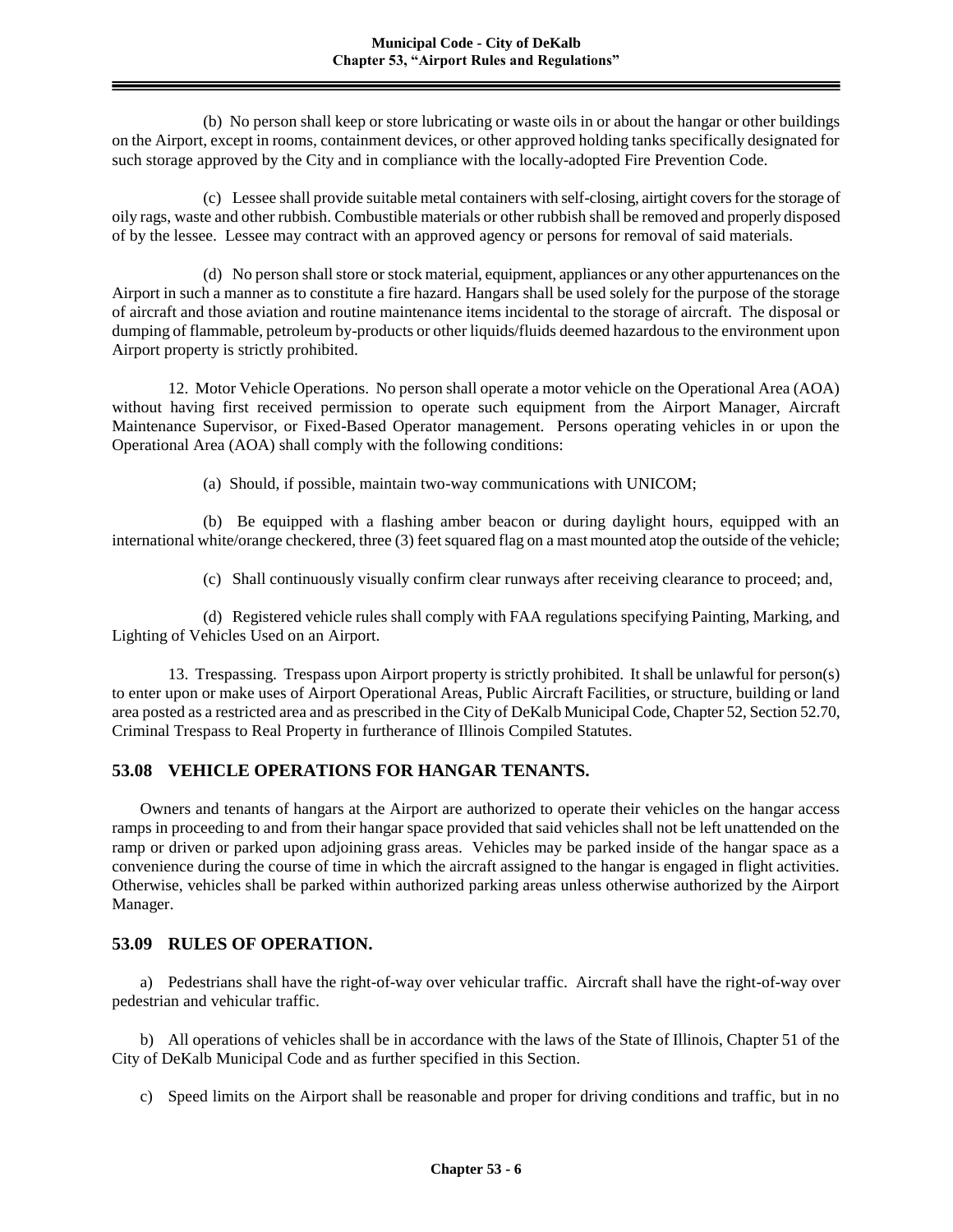circumstances shall they exceed the following speed limits:

1. No person shall operate a motor vehicle at a speed in excess of 10 miles per hour on ramp, apron, hangar, aircraft parking or motor vehicle parking areas of the Airport. (07-32)

2. No person shall operate a motor vehicle at a speed in excess of 10 miles per hour upon open roads and non-aircraft movement areas on the Airport. (07-32)

3. No person shall operate a motor vehicle at a speed in excess of 10 miles per hour within fifty (50) feet of any parked aircraft. (07-32)

4. No person shall operate a motor vehicle within a hangar on the Airport unless the vehicle is equipped with exhaust(s) protected by screens or mufflers to prevent the escape of sparks or the propagation of flames.

5. Emergency vehicles responding to an emergency are exempt from the speed limits as set forth in this Section, when necessary to perform official duties or clear the runway due to air traffic.

d) The following shall apply in establishing right-of-way rules regulating aircraft movement area:

1. Moving aircraft shall have the right of way over pedestrian and vehicular traffic.

2. Motor vehicles shall not cross active runways when an aircraft is on final approach or in motion on the runway.

3. Motor vehicles shall not cross in front of taxiing aircraft.

4. Motor vehicles entering an aircraft movement area shall come to a full stop and determine that the intended route is clear before proceeding.

5. Ground vehicles shall pass to the rear of aircraft on which the engine(s) is running.

6. Motor vehicles encountering a moving aircraft will come to a full stop in a position so as to give a minimum of twenty-five (25) feet of clearance and shall not proceed until the aircraft has taxied past the position of the motor vehicle.

7. Motor vehicles operating in areas where aircraft are permitted shall display headlights.

e) The following general motor vehicle procedures and policies are hereby established:

1. No person shall clean or perform repairs to motor vehicles other than in areas designated for such purposes by the Airport Manager, except those minor repairs necessary to remove a disabled motor vehicle from the Airport premises.

2. The drive west of and adjacent to the FBO maintenance building is restricted as "No Parking Any Time<sup>"</sup>

3. Parking by the general public within various spaces assigned or restricted to authorized vehicles is prohibited.

4. A motor vehicle parked in a prohibited area or in such a manner as to obstruct an Airport roadway, aircraft parking or movement area is subject to penalties as defined in Section 53.04 and subject to tow. The owner of a motor vehicle is responsible for all charges, penalties, towing or other associated fees that may be incurred.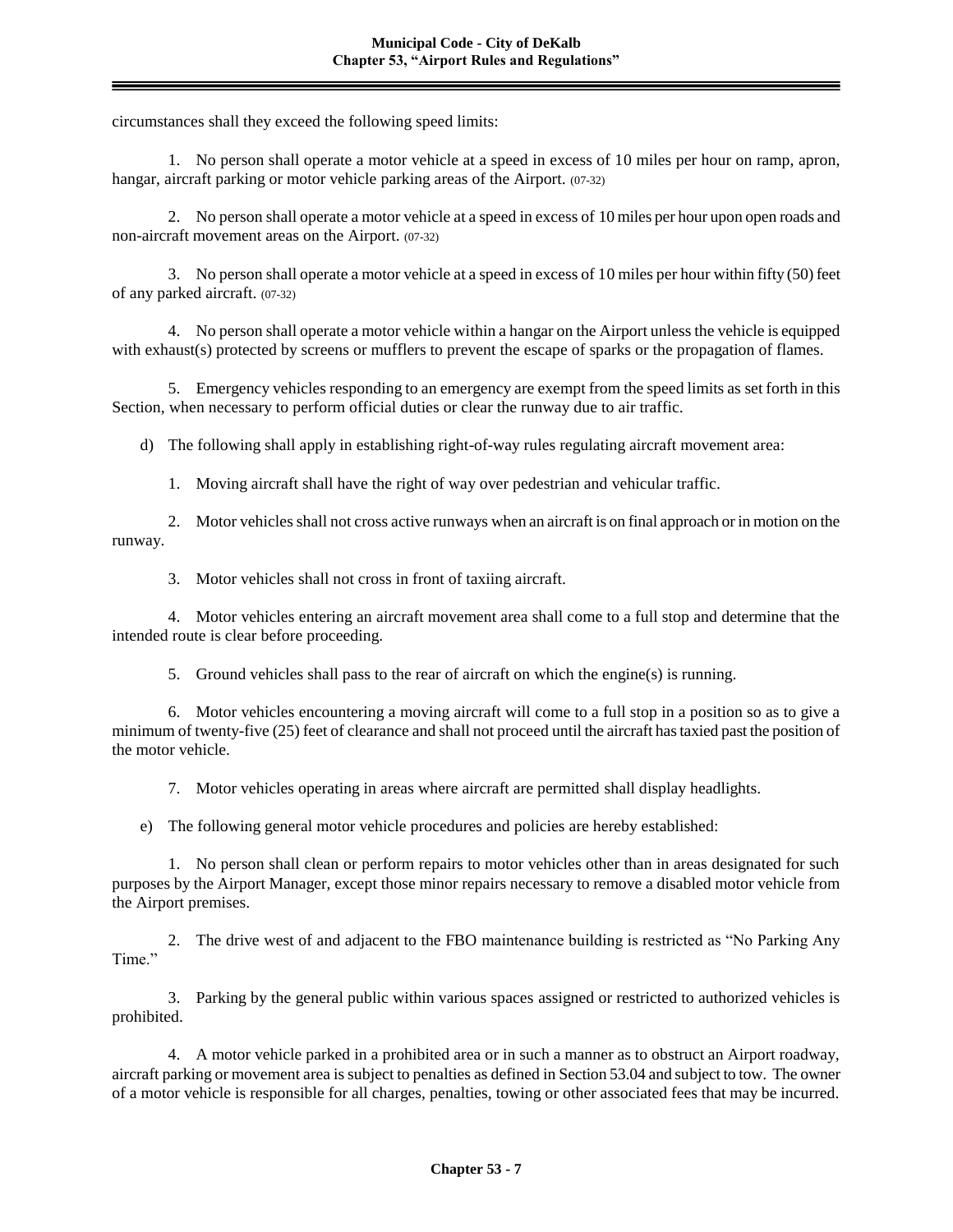# **53.10 AERONAUTICAL ACTIVITIES.**

a) Aeronautical activities conducted in, arriving upon or departing from the Airport shall be conducted in conformity with the current pertinent regulations of the Federal Aviation Administration, State of Illinois, and the City of DeKalb Municipal Code.

- b) The following rules and regulations pertain to the Airport Air Operations Area (AOA):
	- 1. AERONAUTICAL ACTIVITIES REGULATED EXCLUSIVELY BY AIRPORT MANAGER.

Closure of part or all of the Airport.

Restricted or prohibited flight activities. NOTAM's issued by airport management personnel in addition to those issued by the Federal Aviation Administration.

Written approval for air shows and other special events.

### 2. AIRCRAFT ACCIDENTS/INCIDENTS ON OR ADJACENT TO THE AIRPORT.

(a) Aircraft accidents/incidents shall be reported immediately to the FAA and the Airport Manager or a designee. The person(s) involved in the accident/incident, shall submit an accident report which shall be in writing and complete in every detail to the Airport Manager within a reasonable time frame as directed by the Airport Manager in addition to complying with directives from the National Transportation Safety Board and the FAA.

(b)Disabled aircraft are the responsibility of the aircraft owner. However, in his/her discretion, the Director of Public Works, Airport Manager or a designee, has the power and authority to direct removal or relocation of a disabled aircraft from location on the airport. The expenses or damages incurred, as a result of removal or relocation of an aircraft shall be at the expense of the aircraft owner. Nothing contained herein is intended to, nor should it be construed to conflict with rules and regulations of the FAA.

(c) Access to aircraft accident/incident scenes is controlled by the Airport Manager or by the designated authority-in-command at the scene.

(d)The Airport Manager is authorized to tow or otherwise direct the relocation of aircraft parked or stored in unauthorized areas. The expenses or damages incurred as a result shall be at the expense of the aircraft owner.

(e) The Airport Manager shall transmit to the appropriate state or federal authority, a copy of an accident or incident report as required by the authority having jurisdiction.

### 3. AIRCRAFT OPERATIONS-MANDATORY COMPLIANCE OR PROHIBITED ACTIVITY.

(a) A qualified pilot or mechanic shall be in the cockpit and at the controls of the aircraft when an aircraft engine is operating.

(b)Aircraft are prohibited from taxiing into or out of a hangar when engaged in actual aircraft engine power.

(c) Aircraft shall be towed, pushed by approved tow bars, or maneuvered by hand into and out of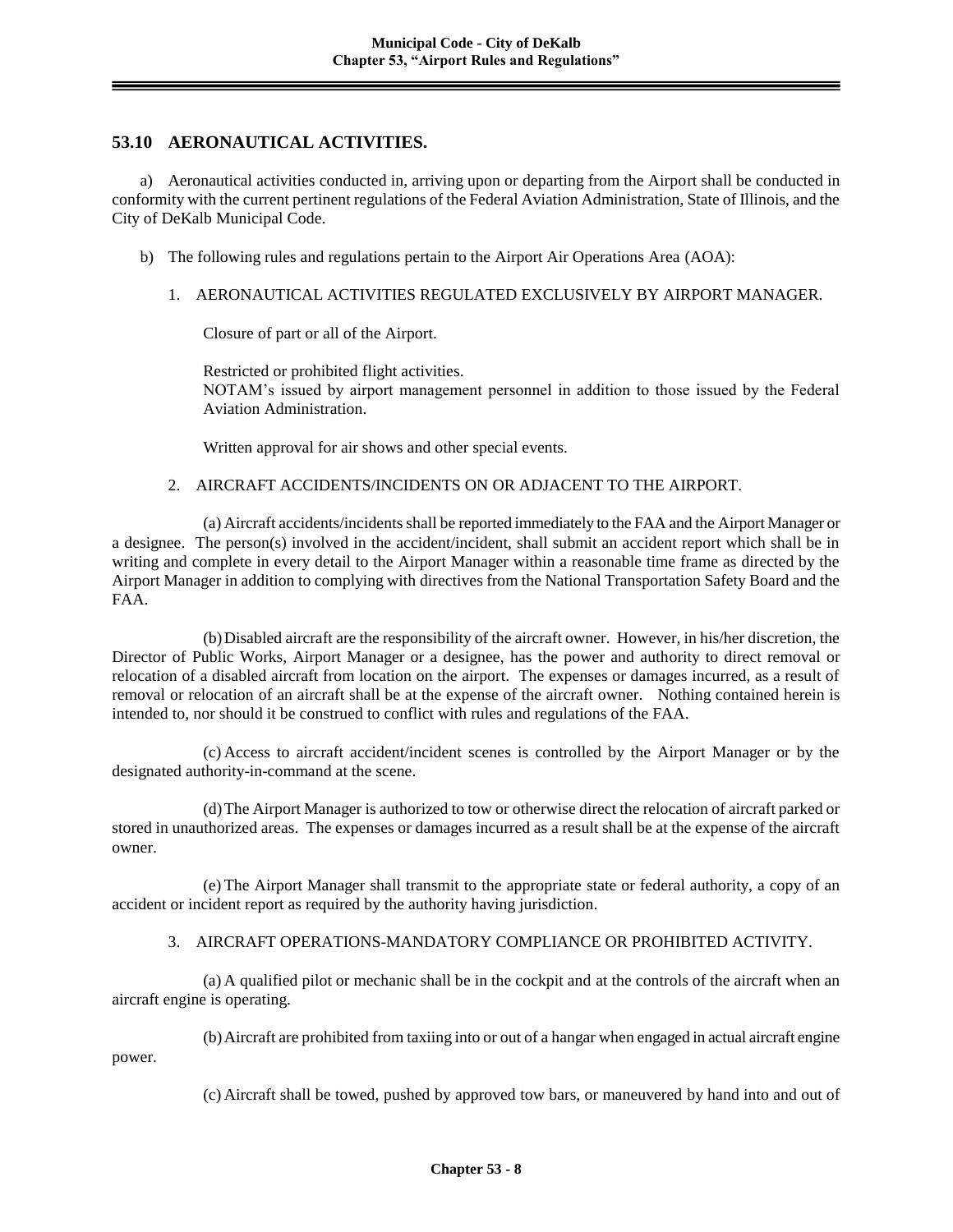hangars.

(d)Aircraft repair and maintenance (see Definitions, Aircraft Maintenance) shall be performed only in designated areas.

(e) Operating aircraft engines inside a hangar designated for storage use only is prohibited.

(f) Aircraft shall be parked, serviced, loaded and unloaded at parking locations or passenger terminal gates/areas designed and designated for such aircraft use.

(g)Derelict or non-airworthy aircraft may be parked in designated storage areas or removed from the airport as determined by the Airport Manager.

(h)Aircraft weighing in excess of the structural strength of the runway, taxiway and apron loadbearing capacity is prohibited unless otherwise approved by the Airport Manager or a designee. In general terms, single wheel gear configuration aircraft up to 25,000 lbs. and dual wheel configuration aircraft up to 34,000 lbs. are considered the design vehicles allowed on with no restrictions. Heavier aircraft will require an individual assessment by the Airport Manager per aircraft.

(i) Aircraft home-based at the airport requires a written agreement with the City or FBO so stating the home-based status, compliance with aircraft parking fees and specifically identifying the aircraft type and "N" number.

(j) The City Airport Manager may delay or restrict the flight or other operations of an aircraft at the Airport for justifiable reasons, as it deems appropriate.

(k)No fixed wing aircraft with an empty weight of greater than 254 pounds shall be operated on the Airport unless equipped with a tail, or nose wheel and wheel brakes. Fixed wing aircraft with an empty weight of greater than 254 pounds with skids shall not use the Airport without the express written permission of the City.

(l) Aircraft and pilots shall comply with applicable FAR's, including but not limited to Part 61 and Part 91.

(m) The operator of an aircraft shall be responsible for checking NOTAM's affecting the Airport. Failure to check for NOTAM's shall not constitute a means of relief from compliance.

#### 4. AIRCRAFT PARKING

(a) Aircraft shall be parked only upon designated areas as prescribed by the Airport Manager or the Fixed Base Operator.

(b) No aircraft shall be left unattended unless it is properly secured. Securing aircraft is the sole responsibility of the pilot in command of the aircraft. The City will not assume liability for the parking or securing of an aircraft upon Airport property.

(c) An aircraft owner and/or pilot in command using ramp tie-downs shall be responsible for checking said tie-downs for faulty or defective conditions before an aircraft is secured. Faulty tie-downs shall be reported to the Airport Manager as soon as practical.

#### 5. UNIQUE SITUATIONS AND SPECIAL EVENTS

(a) Special Events include, but are not limited to, Airshows and Fly-In Meets. These special events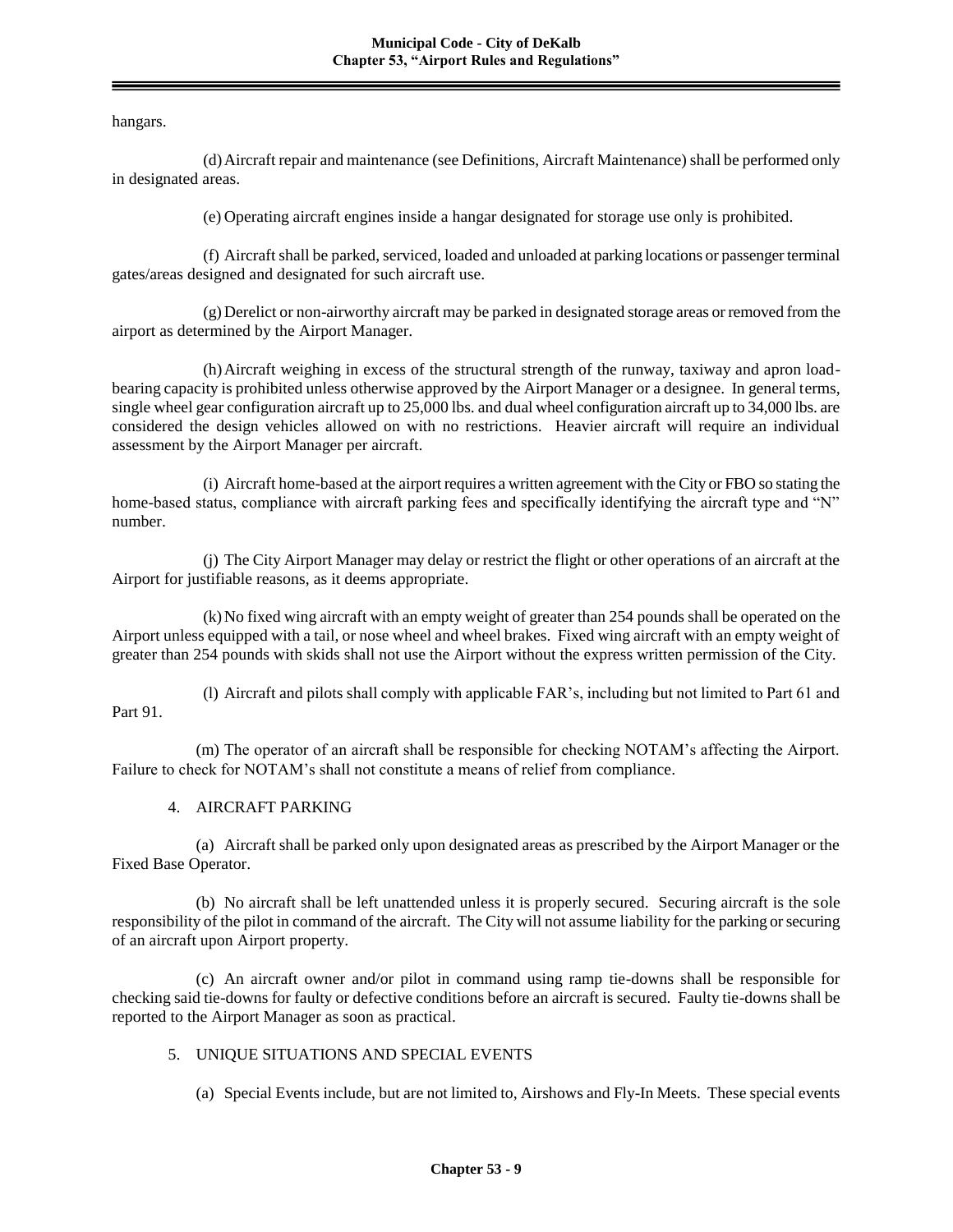require written approval by the Airport Manager, and insurance policy(s) naming the City and the FBO as additional insureds (when deemed applicable). The sponsor and/or producer of a special event shall acquire liability insurance for the event and identify the City and the FBO as a "named insured" for the event.

(b) Special Events require written authorization by the Airport Manager or a designee, in the initial planning stage of such an event. A minimum of four (4) weeks advance written notice to the Airport Manager is required prior to the proposed date of a special event. The proposed event shall be suitable and compatible with the policies of the City and Airport Rules & Regulations. The City reserves the right to approve or deny authorization to conduct a Special Event upon Airport property. Failure of a sponsor of a proposed Special Event to meet the minimum requirements as identified in this Section will result in denial of the event.

(c) Approval of a Special Event request requires a letter of authorization issued by the City or the Airport Manager. It shall be the responsibility of the sponsor to acquire necessary approvals from the Federal Aviation Administration and the State of Illinois Division of Aeronautics as may be required by the respective agencies.

(d) Special events for which a fee is charged by the sponsor for admission shall be coordinated with the Airport Manager prior to the approval of the special event. The City reserves the right to agree upon the terms and fee structure of the special event and the percentage of gate or fixed fees to be paid to the City to offset overhead costs incurred by the City.

## 6. MANDATORY COMPLIANCE BY SPECIAL EVENT SPONSOR.

(a) The City reserves the right to require the sponsor, at the sponsor's expense, to acquire the services of law enforcement, security personnel and/or fire, ambulance, first aid or other necessary personnel and equipment as deemed appropriate by the City, to serve the needs of the event unless otherwise agreed upon.

(b) The sponsor shall prepare and present to the Airport Manager an "adverse weather" plan for the event.

(c) The sponsor shall make arrangements, at their own expense, for towing, refuse removal, clean-up of grounds and facilities, restroom facilities and restoration of Airport property to the same or better condition as it existed prior to the special event.

(d) The special event shall be planned to accommodate the normal ingress, egress and parking of motor vehicles for persons involved in passenger carrier flights, general aviation users of the Airport, or other business activities normally conducted at the Airport.

(e) Airport runways and/or landside closure shall be coordinated in advance with the Airport Manager and tenants of the Airport.

(f) A special event that involves aerobatic maneuvers by aircraft shall be coordinated with the Airport Manager and the local Flight Standards District Office of the Federal Aviation Administration. Aerial activities that are not of a routine nature for the Airport shall require the sponsor to designate and employ the services of an "air boss" experienced in the type of event to be held. The "air boss" shall be approved by the Federal Aviation Administration.

(g) Failure of the event sponsor to adequately perform clean up of the Airport after closure of an event shall be responsible for all costs incurred by the City to restore the Airport to an acceptable condition.

7. MANDATORY COMPLIANCE BY OWNERS/OPERATORS OF SPECIALIZED AERONAUTICAL EQUIPMENT.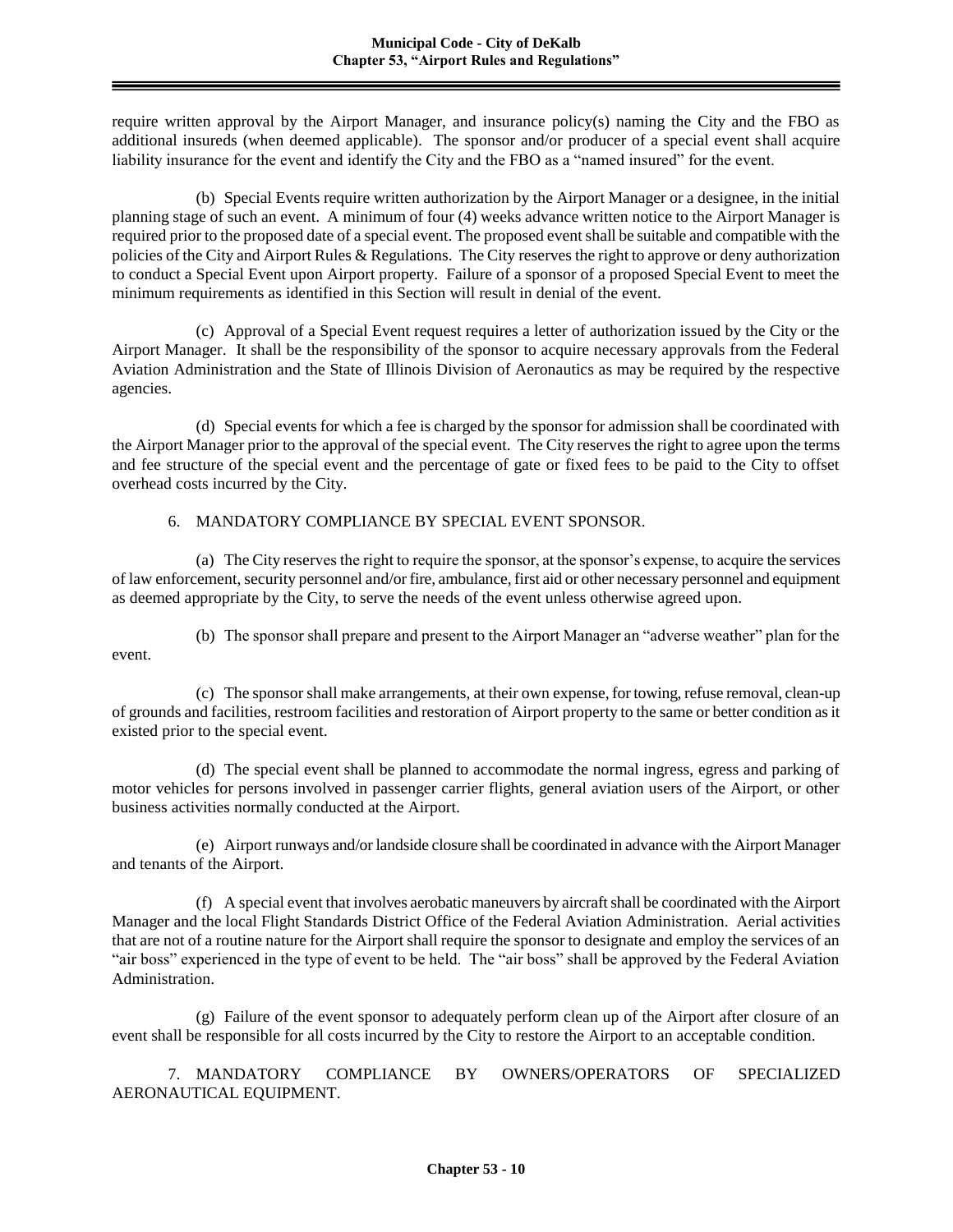(a) Prior to operating specialized aeronautical equipment, such as powered parachutes or parachute drops, the owner/operator of the specialized aeronautical equipment shall obtain approval in writing from the Airport Manager.

(b) The Airport Manager is authorized to limit or deny the launching, testing, high-speed taxi or parachute landing to/from specific sites on the Airport. Those sites may be runways, portions of runways, taxiways, clear zones or other Airport property. Specific site location may also be limited or denied by designated time of day use or other circumstances or events affecting the Airport.

(c) Proof of liability insurance in an amount acceptable to the City is required and shall name the City as an additional insured.

(d) It shall be the responsibility of the owner/operator of specialized aeronautical equipment to provide sufficient advance notice of a request to operate such equipment at or upon the Airport.

# **53.11 NIGHT TIME RESTRICTIONS AND NOISE ABATEMENT.**

### a) MANDATORY COMPLIANCE BY PILOTS.

1. Between the hours of 10:00 p.m. and 6:00 a.m., no aircraft engine run-ups shall be performed except for run-ups required in preparation for aircraft takeoff or as authorized through an FBO or LFBO agreement.

2. Aircraft run-ups are strictly prohibited on the aircraft parking aprons adjacent to the airport passenger terminal area/administration building.

3. Touch and go landings are prohibited between the hours of 10:00 p.m. and 6:00 a.m.

4. If weather conditions permit, the primary runway for noise abatement and nighttime operations is runway 2/20.

5. In addition to complying with Federal Aviation Administration regulations for minimum altitude overflights, pilots shall avoid overflight below 300 feet AGL over the town of Cortland except when on final approach to Runway 27.

6. Pilots are expected to use sound judgement and perform flight procedures that result in minimum noise and avoidance of low altitude maneuvers while conducting flight in the airport traffic area. Optimum power settings and maximum altitudes shall be maintained consistent with safety.

7. Aircraft shall use left traffic patterns, as defined in the Federal Aviation Regulation manual, Part 1 and Part 91.

8. Aircraft landing at the DeKalb Taylor Municipal Airport shall, unless otherwise required by the applicable distance from clouds criteria, enter the Airport traffic pattern area at an altitude of at least 1700 feet MSL and maintain that altitude until further descent is required for a safe landing.

9. Aircraft departing from the DeKalb Taylor Municipal Airport shall, unless otherwise required by the departure procedure or the applicable distance from clouds criteria, climb to an altitude of 1900 feet MSL as rapidly as practical.

10. Fixed-wing aircraft shall land and depart on runways only.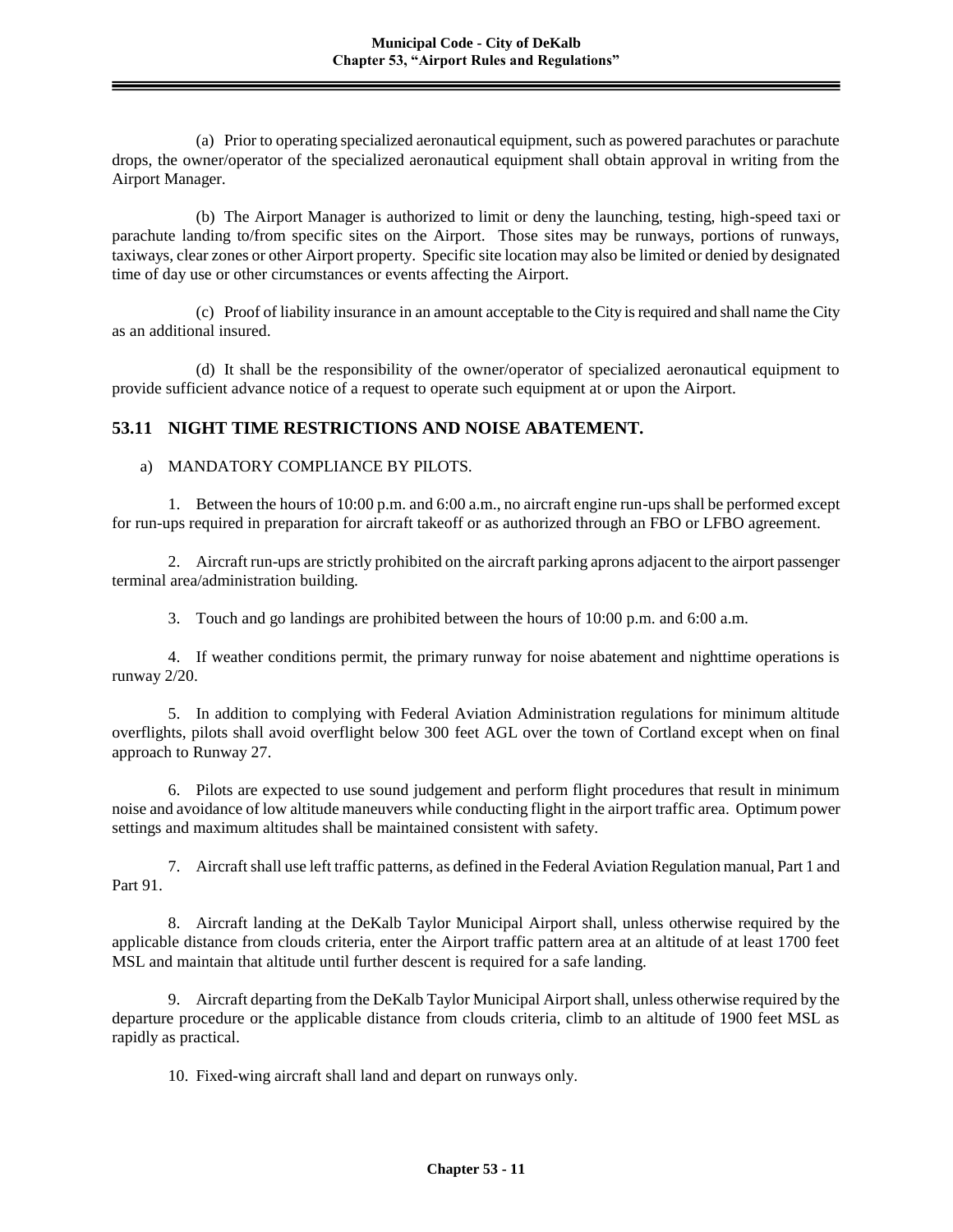# **53.12 TENANT OPERATIONS.**

a) Tenants shall be responsible for compliance with the Airport Rules and Regulations and the provisions of this ordinance. Tenants are further responsible for ensuring that tenant guests, employees, or agents thereof, understand and are able to comply with the Airport Rules and Regulations sufficiently to adhere to minimum safety practices while on Airport property in and around the Airport Operations Area.

b) Tenants shall be responsible for damage to premises, equipment, or injury to persons, including death, resulting from the negligence of tenant upon the Airport.

c) No property, other than aircraft or equipment reasonably necessary to use therewith shall be stored in a hangar, unless otherwise approved by the Airport Manager. Hangars shall be used solely for the purpose of storing aircraft and those aviation and routine maintenance items incidental to the storage of aircraft.

d) Tenants shall extinguish all lights and disconnect electrical appliances (except engine block heaters during cold climate conditions) when not in use or when hangar is vacated. Tenants shall close and secure doors to their hangar space when terminating occupancy of the hangar.

e) The storage of waste oil, gasoline or other flammable materials in a hangar space is strictly prohibited.

f) Tenants shall keep hangar, shop, offices, other buildings, structures, and areas adjacent thereto free of waste material, rubbish, junk, landscaping litter and flammable material. The disposal of refuse, furniture, appliances, or other similar materials at the Airport, which are generated other than from use upon the Airport, is strictly prohibited.

g) Structural, decorative, electrical, HVAC, plumbing or land drainage changes or alterations to a building, structure, ramp, or other Airport property require prior written approval of the Airport Manager and such changes or alterations shall comply with locally-adopted building codes.

h) Tenants shall be responsible for reimbursing the Owner for the cost of the initial purchase, recertification and maintenance of one (1) 3A40BC fire extinguisher within their assigned hangar space. The fire extinguisher shall be of the rechargeable type and certified by an approved agency on an annual basis. Owner shall be responsible for ordering and installing required extinguisher inclusive of scheduling the annual recertification of the extinguisher. Reimbursement of fire extinguisher fees shall be submitted to the Owner at the time of the next rent payment following the month in which services were provided. Upon reimbursement for the cost incurred the Owner, the fire extinguisher becomes the property of the tenant.

i) The City reserves the right to inspect hangar, structure or building located upon the Airport property. A minimum twenty-four (24) hour notice will be provided to tenants for purposes of conducting a minimum of one (1) annual safety inspection, except when a suspected or known life safety/fire safety threat exists.

j) Tenants are strictly prohibited form subleasing or subletting, or assigning a lease agreement, for Airport premises or real estate owned by the City, without prior written approval by the City.

k) Leases and subleases for Airport property shall be approved by the City before they become effective and enforceable.

## **53.13 GENERAL RADIO CONTACT.**

a) Inbound aircraft should report their position on the published UNICOM frequency prior to entering the Airport Traffic Area.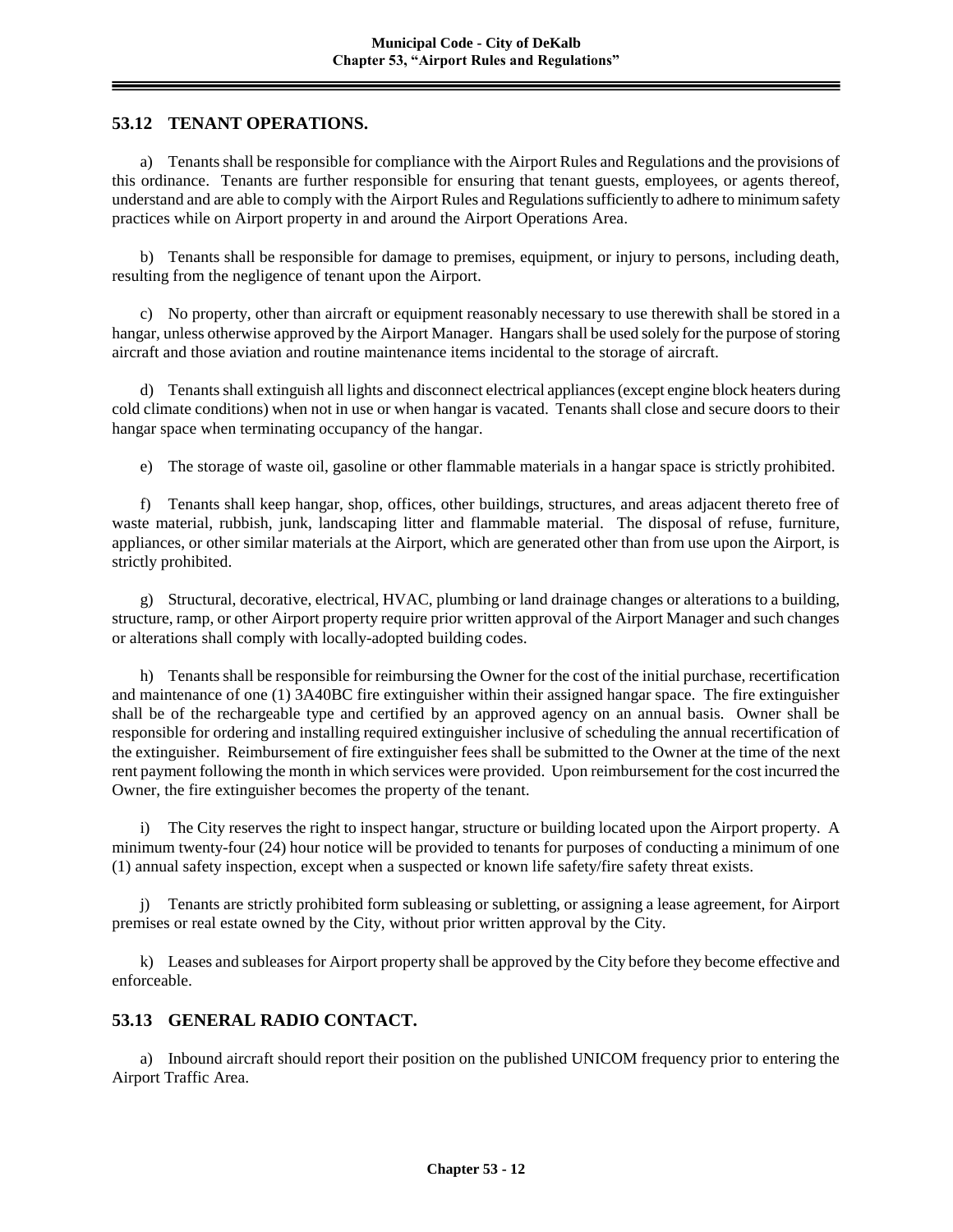b) Departing aircraft should report their intentions prior to take off, on the published UNICOM frequency.

c) Aircraft should advise taxi intentions on the published UNICOM frequency prior to departing the aircraft parking area.

d) Snow removal equipment operators should monitor aircraft traffic on the published UNICOM frequency and will advise pilots of current Airport snow removal conditions when such operations are actively being performed. Snow removal equipment operators shall remove equipment as quickly and as safely as possible from the active runway(s) yielding the right of way to aircraft as soon as practical.

# **53.14 TAXIING.**

a) No operator shall start or taxi an aircraft until it is clearly established that there will be no danger of collision with persons, equipment or objects.

b) No aircraft shall be operated in a careless or reckless manner. Taxiing shall be conducted at a safe and reasonable speed and in a safe and reasonable manner.

c) Operators shall not taxi onto or across a runway without having first visually checked for other aircraft operating in the area.

d) Aircraft shall be taxied in accordance with prescribed taxiing patterns at all times.

e) Aircraft shall not be taxied on the paved areas adjacent to the runway designated by a diagonal yellow stripe.

## **53.18 BUSINESS/COMMERCIAL MINIMUM STANDARDS.**

a) The City of DeKalb hereby approves and adopts the DeKalb Taylor Municipal Airport Minimum Standards document. These Minimum Standards may be revised, from time to time, upon recommendation of the Airport Advisory Board and/or the Airport Manager, by administrative action of the City Manager. Such revisions shall be published in pamphlet form and placed upon the City of DeKalb website. Said Minimum Standards document is available for review at the off ice of the Airport Manager or is available on the City of DeKalb website. (07-32)

# **53.19 EXECUTION OF CERTAIN AIRPORT AGREEMENTS AUTHORIZED (12-66)**

a) The City Manager is hereby authorized and empowered to execute lease agreements for all or any portion of a building owned or operated by the City of DeKalb or otherwise under City control, for a term of not more than five years (including all extensions and option periods that do not require City Council approval).

b) The City Manager is further empowered to execute renewals, extensions or termination of Special Aviation Service Operation (SASO) agreements that are presently in place, for a term of not more than five years (including all extensions and option periods that do not require City Council approval), with all new SASO agreements requiring City Council approval.

c) The City Manager is authorized to execute termination agreements or agreements that otherwise limit the term or scope of any lease agreement or SASO then currently in place at the Airport.

d) Notwithstanding the foregoing provisions, the City Manager shall be under no obligation to execute any Airport Agreement authorized or contemplated herein, and shall be authorized to refuse to execute any such agreement and/or require such agreement to be reviewed and approved by the Airport Advisory Board and/or the